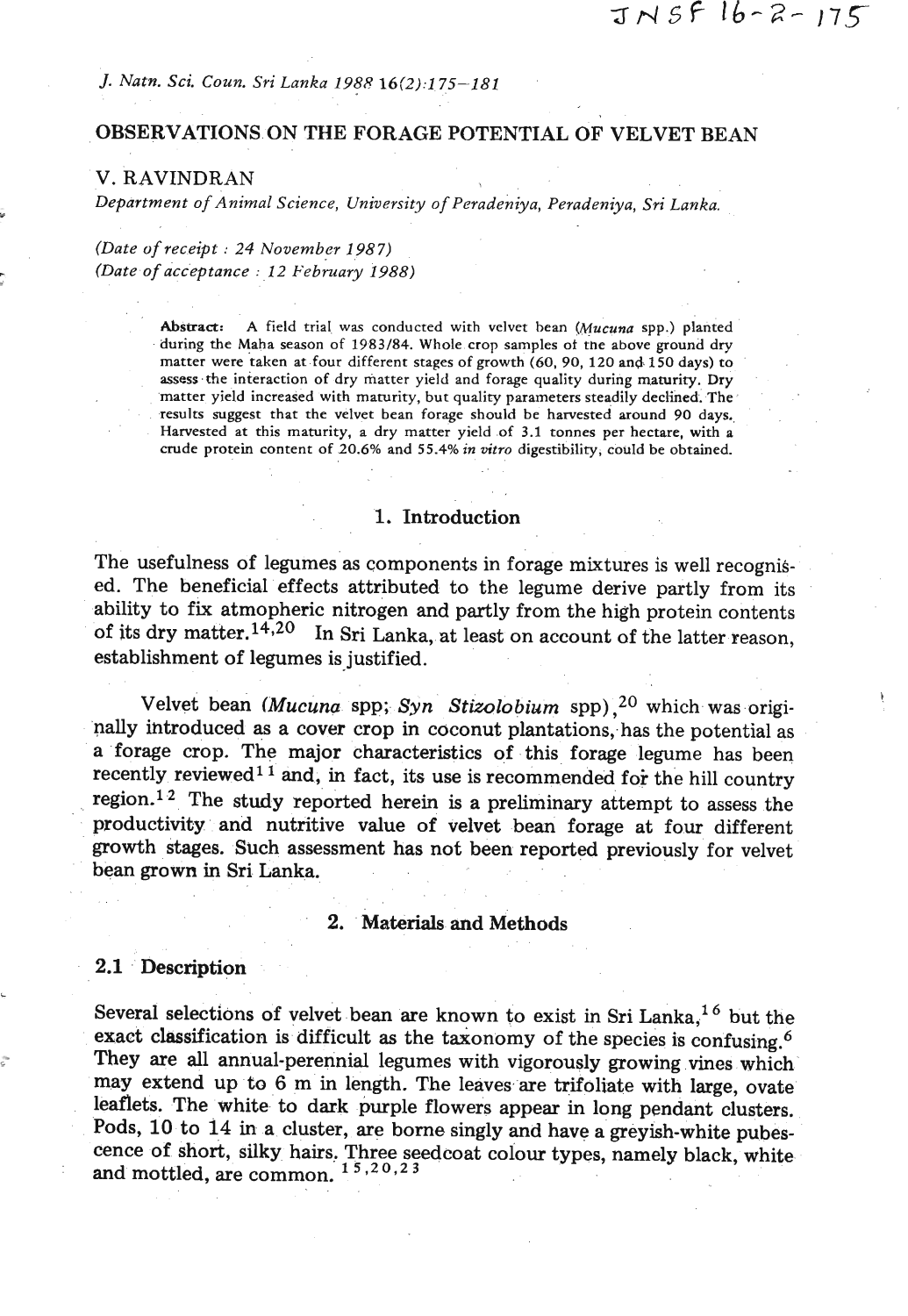Originating in India, it is now naturalized in all tropical countries. Their distribution has been extended into the temperate countries by breeding.<sup>23</sup> The legume is tolerant to drought due to its deep roots.<sup>6,15</sup>

The velvet bean variety used in the present evaluation was black-seeded. The seeds were obtained from the Coconut Research Institute, Lunuwila.

#### 2.2 Growing conditions

Velvet beans were planted (three seeds per hill) at a spacing of  $60 \times 60$  cm during the 1983/84 Maha season in an experimental plot  $(6.0 \times 12.0 \text{ m})$  at the Department of Animal Science, University of Peradeniya. The soil at the site was reddish brown latasolic soil with a pH of 6.1. A well distributed rainfall was received during the experimental period.

The plot received a basal application of one tonne of poultry litter/ha (equivalent to approximately 52 kg N, 36 kg  $P_2O_5$  and 35 kg  $K_2O$  per hectare) at planting. The stand was thinned to two plants per hill after one month and bamboo trellises were provided for support. The supports were given mainly to prevent matting of plants from adjacent hills and to facilitate the yield estimations.

#### 2.3 Sampling procedures

The flowering in velvet beans commences around 90 days and continues for another  $50 - 70$  days. The sampling of the forage was done at 60 days (pre-bloom), 90 days (start of bloom), 120 days (mid-bloom) and 150 days (post-bloom). At each age of harvesting, twenty plants (from ten hills) were randomly selected and cut 10 cm above ground. Leaves and stems (and pods at 120 and 150 days of age) from each plant were hand-separated, and weights were recorded. Sub-samples (ca 500 g) of the different anatomical parts were removed to the laboratory for dry matter determination. Further sub-samples (ca 2 kg) were taken and dried at  $60^0$ C in an unitherm oven for  $36 - 48$  hours. The dried samples were then ground and stored in air tight plastic jars for subsequent laboratory evaluation.

Velvet bean pods and seeds are also reported to have been used for livestock feeding.<sup>6,15</sup> For this reason, samples of green pods (immature and mature), seeds and pod husks were also collected for analysis. mature), seeds and pod misks were also conected for analysis.<br>2.4' Analytical procedures

The dry matter, crude protein, ether extract and ash contents were determined according to standard procedures.<sup>2</sup> The detergent fibre composition was determined using the method of Goering and Van Soest.<sup>9</sup> Invitro organic matter digestibility (IVOMD) was determined according to the method of Tilley and  $Termy^{22}$  as modified by Barnes.<sup>3</sup> Rumen liquor was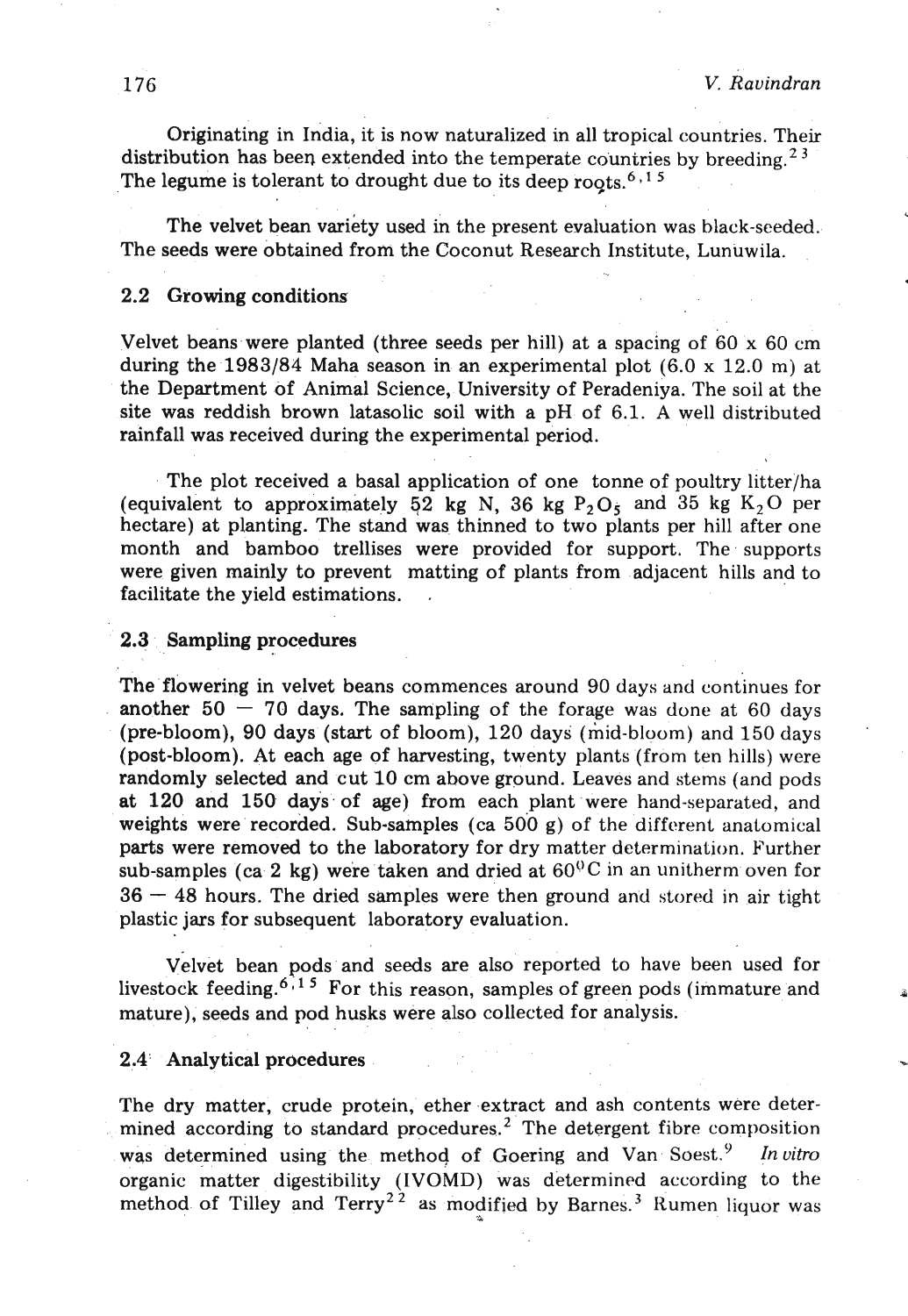collected from two fistulated cattle which have been previously fed a mixture of straw **and** legumes. **Five standard** samples of known in **vim** digestibility were used in each *in vitro* run to correct for run-to-run variation. The standard samples consisted of legume and straw samples.

### 3. Results and **Discussion**

The forage dry matter yields of velvet bean increased with maturity (Table 1). The observed yields are in the same range as those reported by King  $et al.<sup>13</sup>$  in Australia and by Takahashi and Ripperton<sup>21</sup> in Hawaii.

| Age Dry    | (days) matter<br>(%) | Total dry matter production <sup>a</sup> |                               | Major anatomical fractions<br>(%) |                     |              |
|------------|----------------------|------------------------------------------|-------------------------------|-----------------------------------|---------------------|--------------|
|            |                      | g/plant/cut <sup>b</sup>                 | ÷.,<br>kg/ha/cut <sup>c</sup> |                                   | Leaf Stem parts     | Reproductive |
| 60         | 18.2                 | 61                                       | 1660                          |                                   | 54.6 45.4           |              |
| $90^\circ$ | 21.1                 | $114 -$                                  | 3103                          | 47.9                              | 52.1                |              |
| 120        | $-23.7$              | 161                                      | 4383                          |                                   | $41.1$ $55.1$ $3.8$ |              |
| 150        | $20.4 -$             | 194                                      | 5282                          | 30.3                              | $60.4$ 9.3          |              |

Table 1. Some productive parameters of velvet bean forage.

**.a Includes reproductive parts in plants harvested at 120 and 150 days of age. b** Mean of twenty plants.

Extrapolated yield based on a plant density of 27,225/ha.

The relative dry weight distribution of different anatomical parts (Table 1) show that at **60** days the leaves constituted 55% whereas only 45% was stems. This changed during growth to **30%** leaves and **61%** stems by **150** days. The reproductive parts, mainly pods, constituted the balance 9%. The general tendency of a decreasing 1eaf:stem ratio during growth is in agreement with previous studies reported for other tropical and temperate  $legumes.<sup>1</sup>$ <sup>20</sup>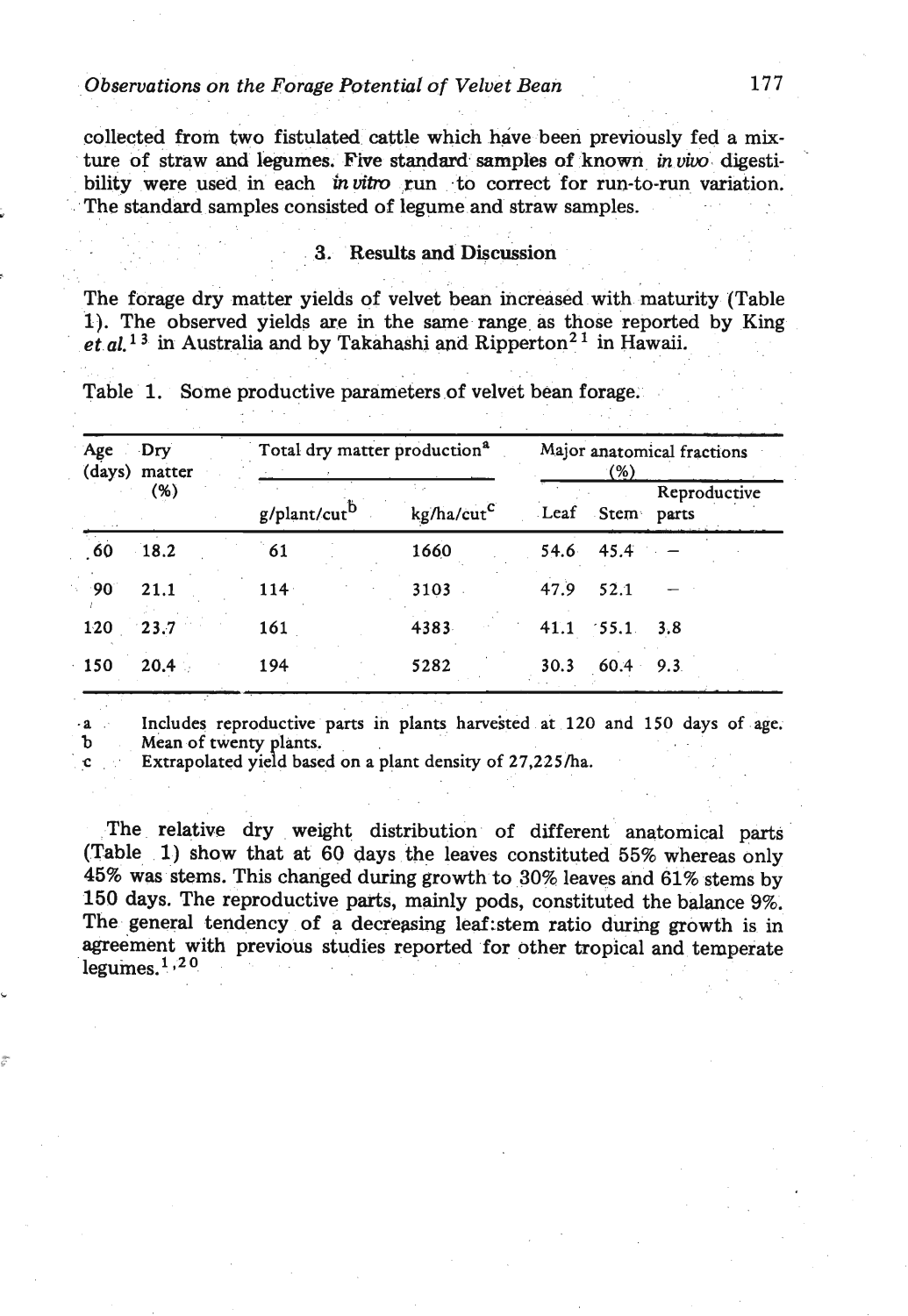|                      |       | Plant age (days) |            |       |
|----------------------|-------|------------------|------------|-------|
| Parameter            | 60    | 90               | 120        | 150   |
| Crude protein        | 24.80 | 20.61            | 14.75      | 12.84 |
| Ether extract        | 2.78  | 2.72             | 2.51<br>i. | 2.39  |
| Ash                  | 5.52  | 5.79             | 4.55       | 6.43  |
| Acid detergent fibre | 33.15 | 40.12            | 45.83      | 47.91 |
| Cell wall            | 40.26 | 51.35            | 56.78      | 59.15 |
| Cell contents        | 59.74 | $-48.65$         | 43.22      | 40.85 |
| Hemicellulose        | 7.11  | 11.23            | 10.95      | 11.24 |
| Cellulose            | 27.85 | 31.12            | 36.24      | 37.50 |
| Permanganate lignin  | 3.87  | 5.92             | 7.75       | 8.96  |
| Silica <sup>®</sup>  | 0.65  | 1.07             | 1.63       | 1.85  |
| <b>IVOMD</b>         | 66.41 | 55.35            | 50.60      | 42.23 |

Table 2. Chemical composition and IVOMD of velvet bean forage at four different stages of growth (percentage DM basis).

As shown in Table 2, the velvet bean forage contained  $20.6 - 24.8\%$ . crude protein during the pre-bloom stage. The crude protein content declined rapidly with flowering, due to a redistribution of nitrogen to the seeds.<sup>5</sup> Despite this decline, the crude protein content of the legume herbage (even at 150 days) remained at a higher level than of common grasses avaiIable in Sri Lanka.<sup>10</sup>

CeIl walls are a major part of the plant. The amount and composition of the cell walls is probably the most important factor influencing the mitritive value of forages.<sup>4</sup> But studies of the composition of the cell walls in tropical forages are scanty. As such, comparison of the present data with other work is not possible. The data (Table 2) shows that all cell wall components steadily increased with maturity. .

The in *vitro* digestibility of the velvet bean forage decreased from 66.4% to 42.2% as the plant matured. This is to be expected, since the general trend of decline in the digestibility of forage crops with plant maturity is well documented.<sup>8,19</sup> This decrease can be attributed to a ... combination of factors *interalia* decreasing leaf to stem ratio, decreasing amount of cfude protein, increasing amount of cell walls and increasing lignification. Although not reported separately in the present data, the fact that the chemical composition of leaves and stems during crop maturity followed distinctly different patterns needs a special mention. The contents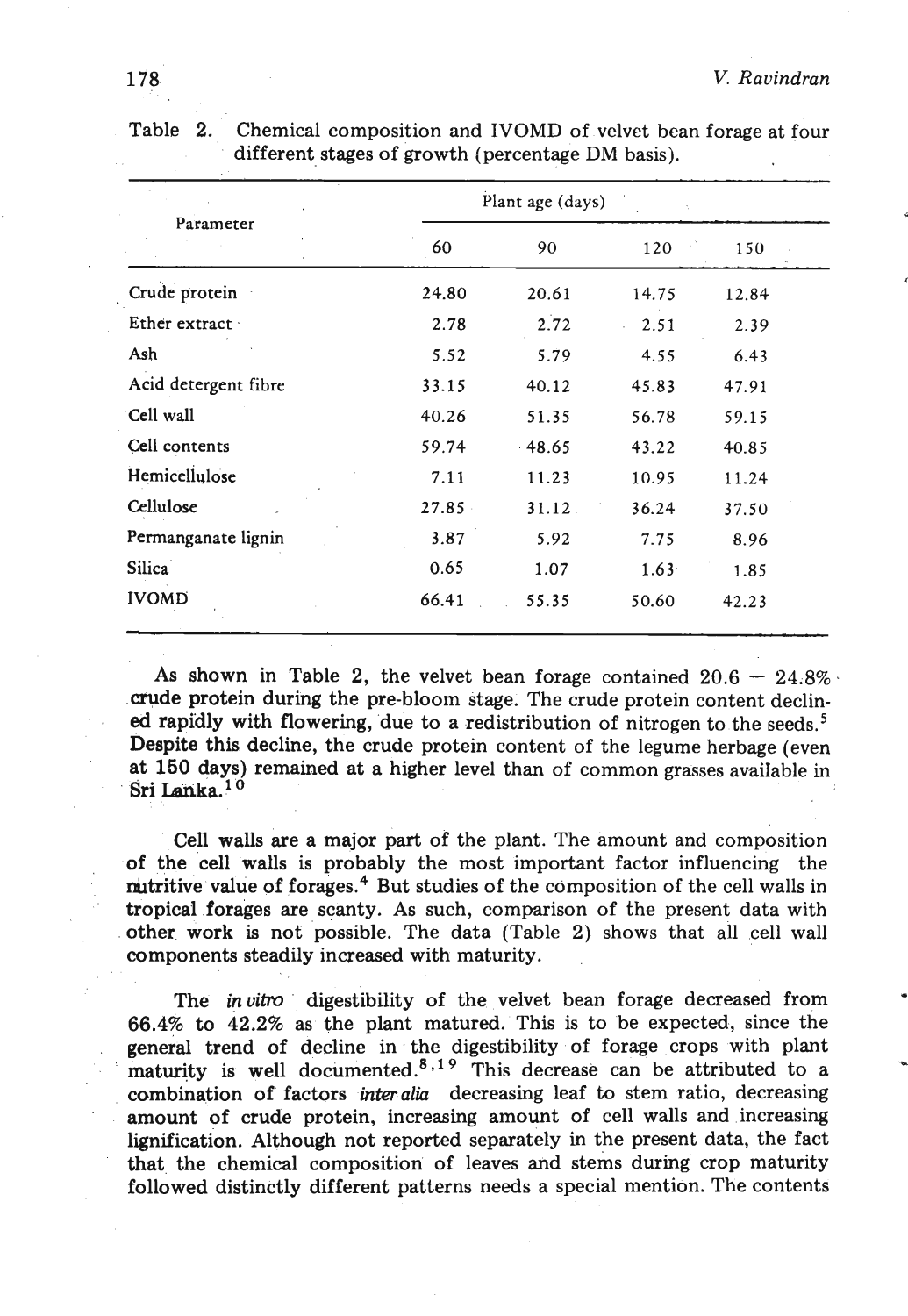of crude protein, cell walls and lignin and *in vitro* digestibility of the leaf, fraction changed only a small extent during maturity, while in the stems all these parameters decreased rapidly.

| Parameter      | Immature<br>green pod<br>30.66 | Mature<br>green pod<br>41.56 | Mature<br>seed | Pod<br>husk |  |
|----------------|--------------------------------|------------------------------|----------------|-------------|--|
| DM (%)         |                                |                              | 88.50          | 91.60       |  |
| % DM basis     |                                |                              |                |             |  |
| Crude protein  | 14.68                          | 19.29                        | 26.45          | 3.13        |  |
| Ether extract  | 4.21                           | 4.80                         | 4.32           | 3.88        |  |
| Ash            | 3.94                           | 3.85                         | 3.46           | 4.87        |  |
| ADF            | 27.33                          | 31.89                        | 10.91          | 40.70       |  |
| Cell wall      | 53.96                          | 59.11                        | $21.90-1$      | 64.81       |  |
| Cell contents  | 46.04                          | 40.89                        | 78.10          | 35.19       |  |
| Hemicellulose. | 22.63                          | 27.22                        | 10.99          | 24.11       |  |
| Cellulose      | 20.10                          | 23.81                        | 9.34           | 29.80       |  |
| Permanganate   |                                |                              |                |             |  |
| lignin         | 6.39                           | 7.03                         | 0.80           | 8.60        |  |
| Silica ·       | $0.60^{\circ}$                 | 0.65                         | 0.40           | $1.10^{6}$  |  |
| <b>IVOMD %</b> | 67.50                          | 58.10                        | 70.70          | 40.50       |  |

| Table 3. | Chemical composition and IVOMD of some reproductive parts of |
|----------|--------------------------------------------------------------|
|          | velvet bean.                                                 |

Surprisingly the mature green pods had a higher crude protein content than tender green pods (Table 3); but the IVOMD of mature pods was lower. The crude protein and IVOMD values of mature velvet bean seeds were 26.4% and 70.7%, respectively. These values compare closely to those reported for the common food legumes grown in the Asian continent.<sup>7</sup> Recent reports suggest that the velvet bean seeds have potential as a protein source both in human and animal nutrition, <sup>17,18</sup> The data show pod husks to be a poor quality roughage. The crude protein content and IVOMD value of pod husks are similar to those generally quoted for paddy straw.<sup>10</sup>

On the strength of these preliminary results, the forage potential of velvet bean appears good. The data indicate that the velvet bean forage **<sup>2</sup>**should be harvested around 90 days. Harvested at this age, velvet bean would provide a yield of 3100 kg/ha of moderate quality (20.6% crude protein and 55.3% IVOMD) forage dry matter. The productivity of velvet bean forage is sufficiently encouraging to warrant further field trials. The persistency of the legume under repeated harvesting and its compatibility with companion grasses are aspects that need be evaluated in future studies.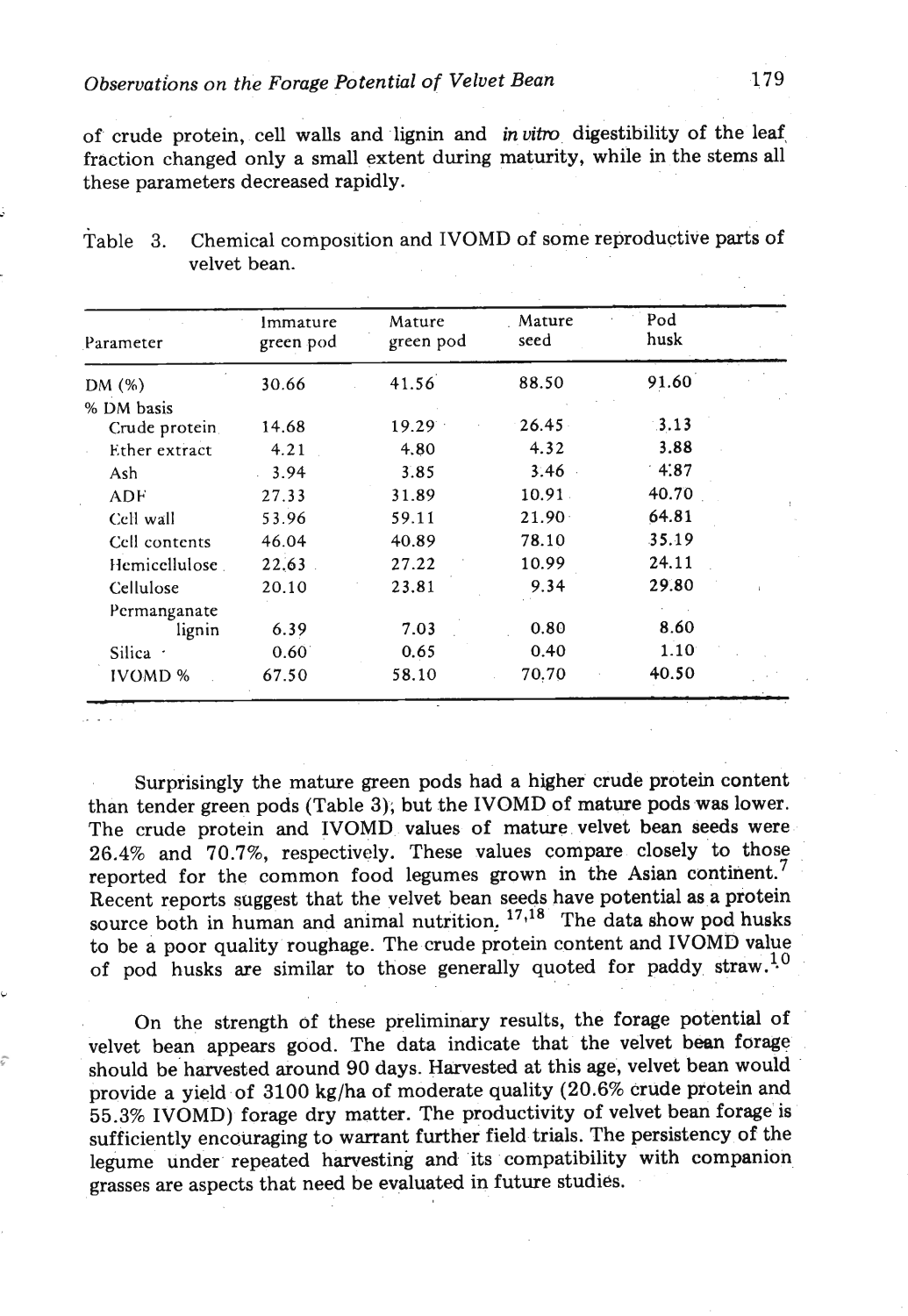### Acknowledgement

Prof. A. S. B. Rajaguru is gratefully acknowledged for initiating this study on velvet bean. Mr. A. R. K. Rajapakse is thanked for his technical assistance. The study was supported by an International Foundation of Science (Sweden) grant.

#### **References**

- 1. AMAN, P. & NORDKVIST, E. (1983) *J. Sci. Food Agric.* 34: 1185-1189.
- 2. AOAC (1970) *Official Methods of Analysis*, 11th edition. Association of Official Analytical Chemists, Washington, D.C. -
- **3..** BARNES, R.F. (1969) *Proc. 10th Intl. (;rassl. Cong.* **10:** 434-440.
- 4. BEN-GHEDALIA, D. & MIRON, J (1984). *J.Nutr.* 114: 880-887.
- 5. CROWDER, L.V. & CHHEDA, H.R. (1982) *Tropical Grassland Husbandry*. London and New York. Longman.
- 6. DUKE, J.A. (1981) *Handbook of Legumes of World Economic Importance*. New York and London: Plenum Press.
- 7. FAO (1972) *Food Composition Table for Use in East Asia*. Rome: Food and Agriculturc Organization.
- **8.** CAILLARD, B.D.E. (1962) J. *Agric. Sci. (Camb.). 59:* 369-373.
- 9. GOERING, H.K. & VAN SOEST, P.J. (1970) *Forage Fibre Analysis (Apparatus, reagents*, *procc~durczs and some applications).* USDA Hantlbook No. 279, Washington, DC: U.S. Printing Office.
- **10.** IBRAHIM, M.N.M., KETELAAR, R.s., TAMMINCA. s., ZBM~ELINK. *G.* &VAN **DER MEER,**  J.M. (1987) IVVO Report No. 181. Lelystad. The Netherlahds: Institute for Livestock Feeding and Nutrition Research (IVVO).
- 11. JAYAWARDENE, A.B.P. (1980) *Anim Prod. Hlth Hftll.* **13:** 33-34.
- 12. JAYAWARDENE, A.B.P. (1985) *Trop. Agric. Research Series* (Japan). 18 : 71-86.
- 13. KING, N.J., MUNGOMERY, R.W. & HUGHES, C.G. (1965) *Manual of Cane Growing*. Sydney: Angus and Robertson.
- **1q.** .NORRE, D.O. (1972) *Trop. Grassid..* **<sup>6</sup>**: 159-169.
- 15. PAUL, W.R.C. (1951) *Trop. Agrric. (Colombo).* **107** : 15-20.
- 16. PIERIS, N., JANSZ, E.R. & DHARMADASA, H.M. (1980) J. Natn. Sci. Coun. Sri Lanka.  $8:35-40.$